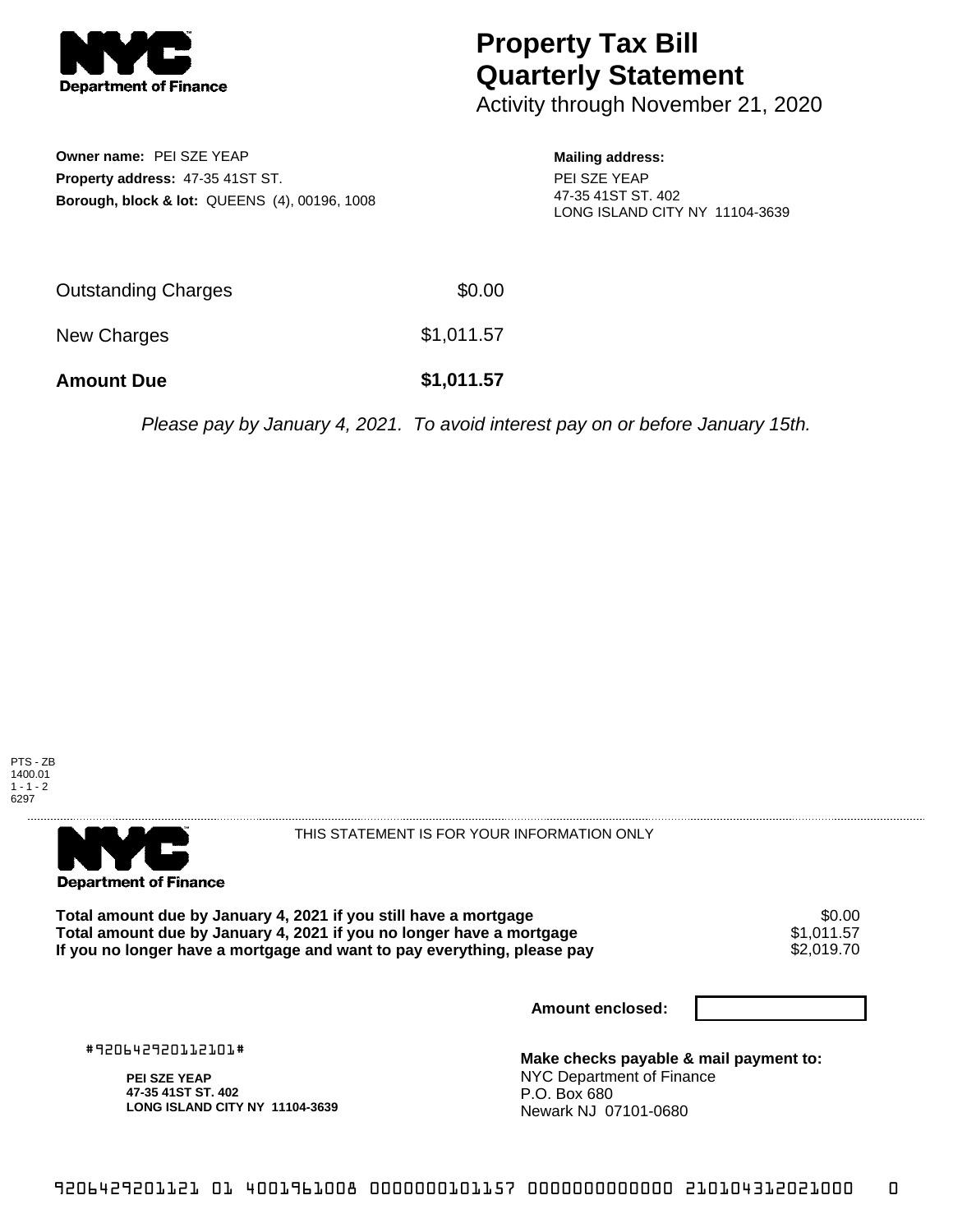

| <b>Billing Summary</b>                                                     | <b>Activity Date Due Date</b> |                     | Amount       |
|----------------------------------------------------------------------------|-------------------------------|---------------------|--------------|
| Outstanding charges including interest and payments                        |                               |                     | \$0.00       |
| Finance-Property Tax                                                       |                               | 01/01/2021          | \$1,046.11   |
| Adopted Tax Rate                                                           |                               |                     | $$-34.54$    |
| Total amount due                                                           |                               |                     | \$1,011.57   |
| <b>Tax Year Charges Remaining</b>                                          | <b>Activity Date</b>          | <b>Due Date</b>     | Amount       |
| Finance-Property Tax                                                       |                               | 04/01/2021          | \$1,046.11   |
| Adopted Tax Rate                                                           |                               |                     | $$-34.54$    |
| Total tax year charges remaining                                           |                               |                     | \$1,011.57   |
| If you pay everything you owe by January 4, 2021, you would save:          |                               | \$3.44              |              |
| How We Calculated Your Property Tax For July 1, 2020 Through June 30, 2021 |                               |                     |              |
|                                                                            |                               | Overall             |              |
| Tax class 2 - Residential More Than 10 Units                               |                               | <b>Tax Rate</b>     |              |
| Original tax rate billed                                                   |                               | 12.4730%            |              |
| New Tax rate                                                               |                               | 12.2670%            |              |
| <b>Estimated Market Value \$83,267</b>                                     |                               |                     |              |
|                                                                            |                               |                     | <b>Taxes</b> |
| <b>Billable Assessed Value</b>                                             |                               | \$33,548            |              |
| <b>Taxable Value</b>                                                       |                               | \$33,548 x 12.2670% |              |
| <b>Tax Before Abatements and STAR</b>                                      |                               | \$4,115.36          | \$4,115.36   |
| Annual property tax                                                        |                               |                     | \$4,115.36   |
| Original property tax billed in June 2020                                  |                               |                     | \$4,184.44   |
| <b>Change In Property Tax Bill Based On New Tax Rate</b>                   |                               |                     | $$-69.08$    |

**NEW LAW:** To learn about Local Law 147, which requires residential buildings with three or more units to create a policy on smoking and share it with current and prospective tenants, visit www.nyc.gov/health/tobaccocontrol.

Please call 311 to speak to a representative to make a property tax payment by telephone.

## **Home banking payment instructions:**

- 1. **Log** into your bank or online bill pay website.
- 2. **Add** the new payee: NYC DOF Property Tax. Enter your account number, which is your boro, block and lot, as it appears here: 4-00196-1008 . You may also need to enter the address for the Department of Finance. The address is P.O. Box 680, Newark NJ 07101-0680.
- 3. **Schedule** your online payment using your checking or savings account.

## **Did Your Mailing Address Change?**

If so, please visit us at **nyc.gov/changemailingaddress** or call **311.**

When you provide a check as payment, you authorize us either to use information from your check to make a one-time electronic fund transfer from your account or to process the payment as a check transaction.